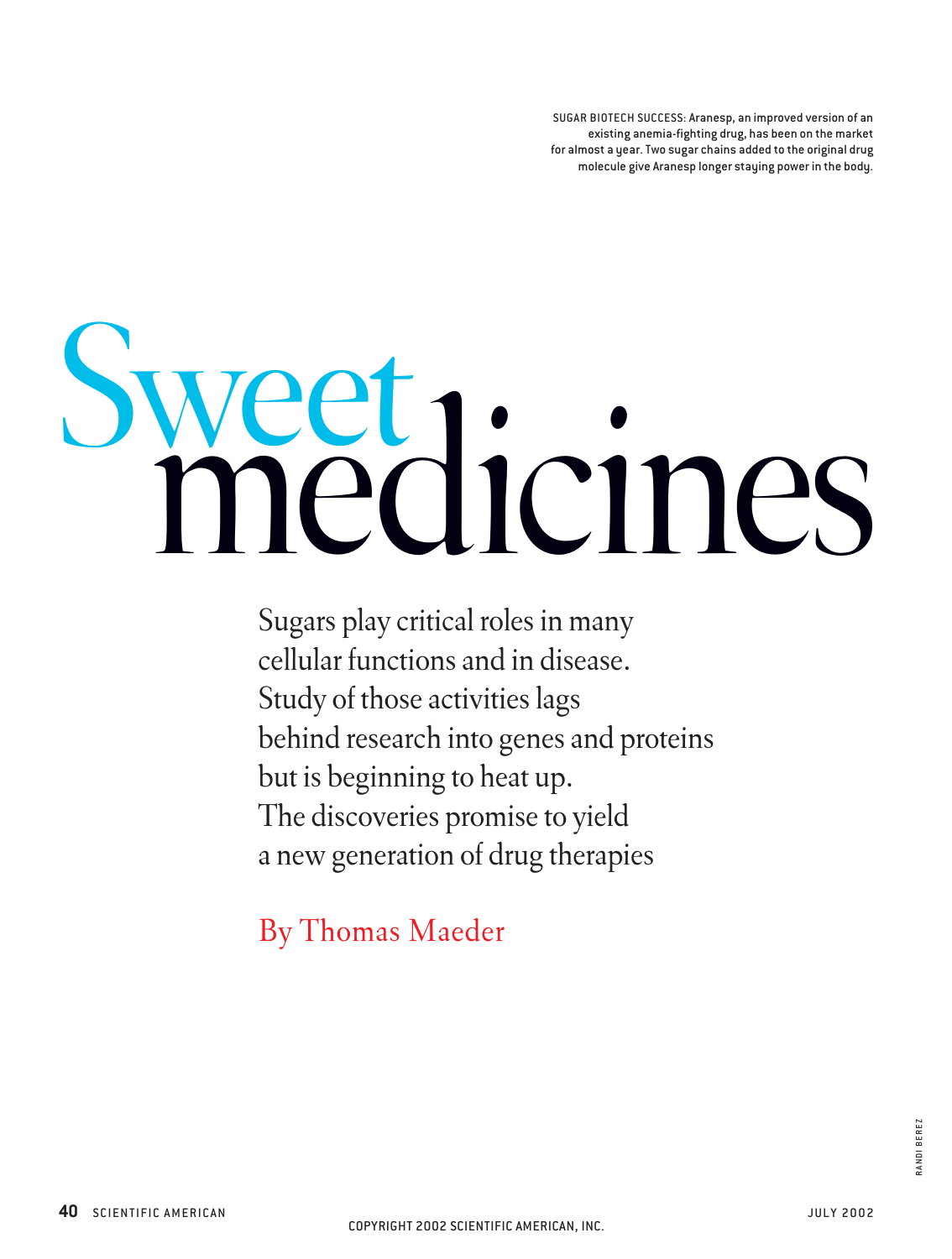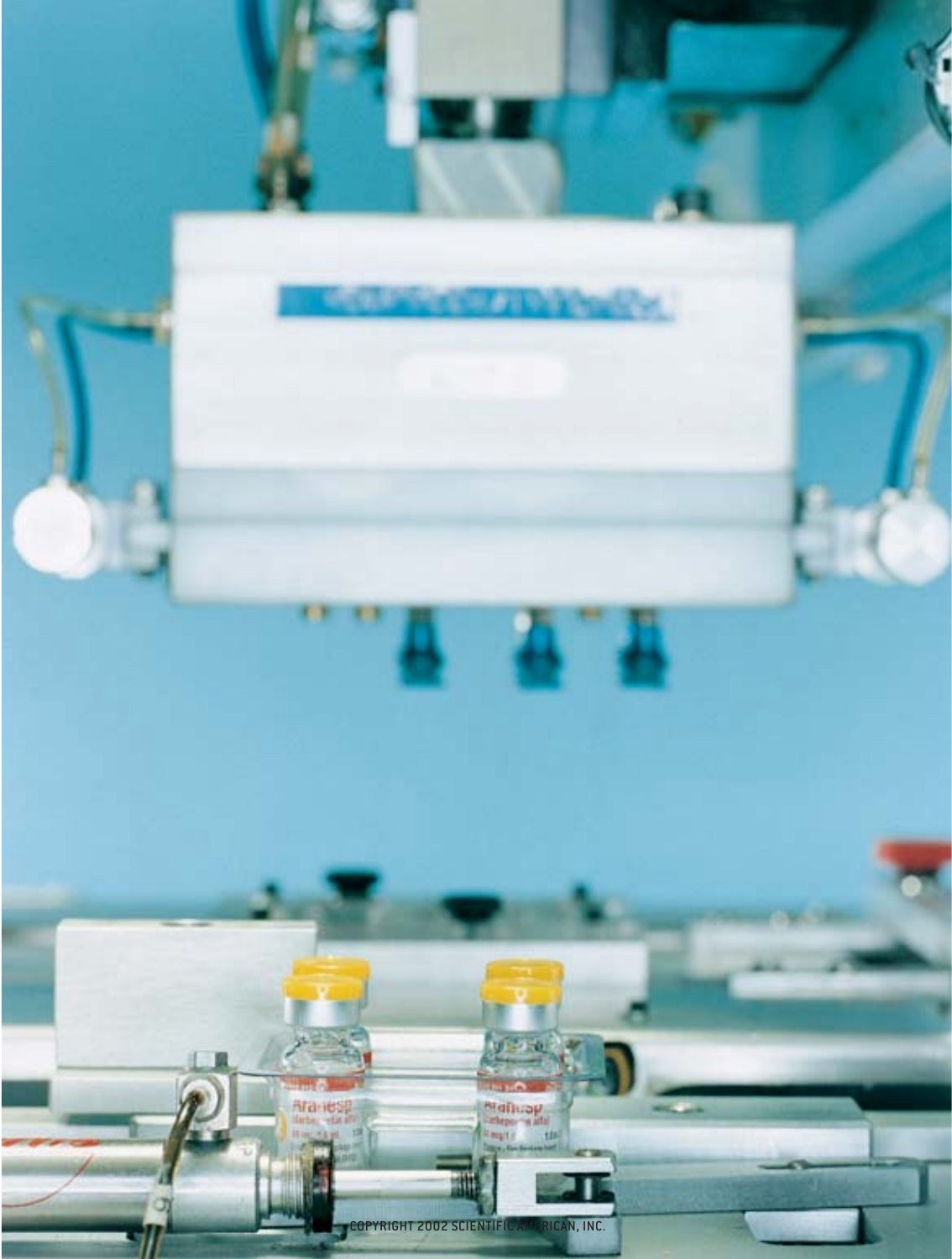# Now that the human genome has been deciphered, much of

the fanfare surrounding it has transferred to the proteome, the full complement of proteins made from the genetic "blueprints" stored in our cells. Proteins, after all, carry out most of the work in the body, and an understanding of how they behave, the press releases say, should translate into a font of ideas for curing all manner of ills. Yet living cells are more than genes and proteins. Two other major classes of molecules—carbohydrates (simple and complex sugars) and lipids (fats)—play profound roles in the body as well. These substances, too, need to be considered if scientists are to truly understand how the human machine operates and how to correct its maladies.

Sugars in particular perform an astonishing range of jobs. Once regarded mainly as energy-yielding molecules (glucose and glycogen) and as structural elements, they are now known to combine with proteins and fats on cell surfaces

### Overview/*Sugars*

- Sugars modify many proteins and fats on cell surfaces and participate in such biological processes as immunity and cell-to-cell communication. They also play a part in a range of diseases, from viral infections to cancer.
- Scientists are finally overcoming the obstacles impeding efforts to decipher the structures of complex sugars and to synthesize sugars for use in research and as drugs.
- The advances are leading to new medicines for a variety of ills.

and, so situated, to influence cell-to-cell communication, the functioning of the immune system, the ability of various infectious agents to make us sick, and the progression of cancer. They also help to distinguish one cell from another and to direct the trafficking of mobile cells throughout the body, among other tasks. So ubiquitous are these molecules that cells appear to other cells and to the immune system as sugarcoated.

Recognizing the importance of sugars in health and disease, increasing numbers of researchers in academia and the biotechnology industry have recently stepped up efforts to learn the details of their structures and activities and to translate those findings into new therapeutic agents. These pioneers have also gained support from the federal government. In October 2001 the National Institutes of Health awarded a five-year, \$34-million "glue" grant to the Consortium for Functional Glycomics, a group of 54 investigators around the world who aim to coordinate and facilitate research in the area, such as by developing a library of synthetic sugar chains and a structural database available to all. The grant, says James C. Paulson of the Scripps Research Institute in La Jolla, Calif., the consortium's principal investigator, is "a vote of confidence" in the field.

#### **Clearing Roadblocks**

THE WORDS "functional glycomics" in the consortium's title announce that the research complements more ballyhooed efforts to catalogue human genes and proteins (genomics and proteomics), decipher their functions and open broad new fields of applied biology. The term

"glycomics" derives from "glycobiology," which Raymond A. Dwek of the University of Oxford coined in 1988. Until then, carbohydrate research was spoken of as the science of oligosaccharides (chains of sugars), vocabulary that lay interviewers and even some scientists had trouble pronouncing. In chemistry, the prefix "glyco" refers to sweetness or sugar.

It is easy to see why observers might feel daunted by all the terms that carbohydrate researchers throw around. Simple sugars—such as glucose and sucrose (table sugar), which consist of some carbon atoms, oxygen and hydrogen—are often referred to as monosaccharides, disaccharides and so on, depending on how many sugar units they contain. The term "oligosaccharide" typically refers to larger chains, whereas *really* big molecules are called polysaccharides. And molecules formed by the pairing of carbohydrates with proteins or fats are known as glycoconjugates or, more specifically, as glycoproteins and glycolipids. And that's just Sugar 101.

Scientists of the past did not neglect sugars from lack of interest. They were stymied by a dearth of tools for deciphering the structure of complex versions and for synthesizing such molecules readily, reproducibly and in the amounts needed for study or for formulation as drugs.

The problems stemmed, in large part, from the extraordinary structural variability of sugars. The four nucleotides that make up DNA, and the 20 common amino acids that form proteins, link together in linear fashion like beads on a string, always joined by the same chemical connection. In contrast, the roughly 10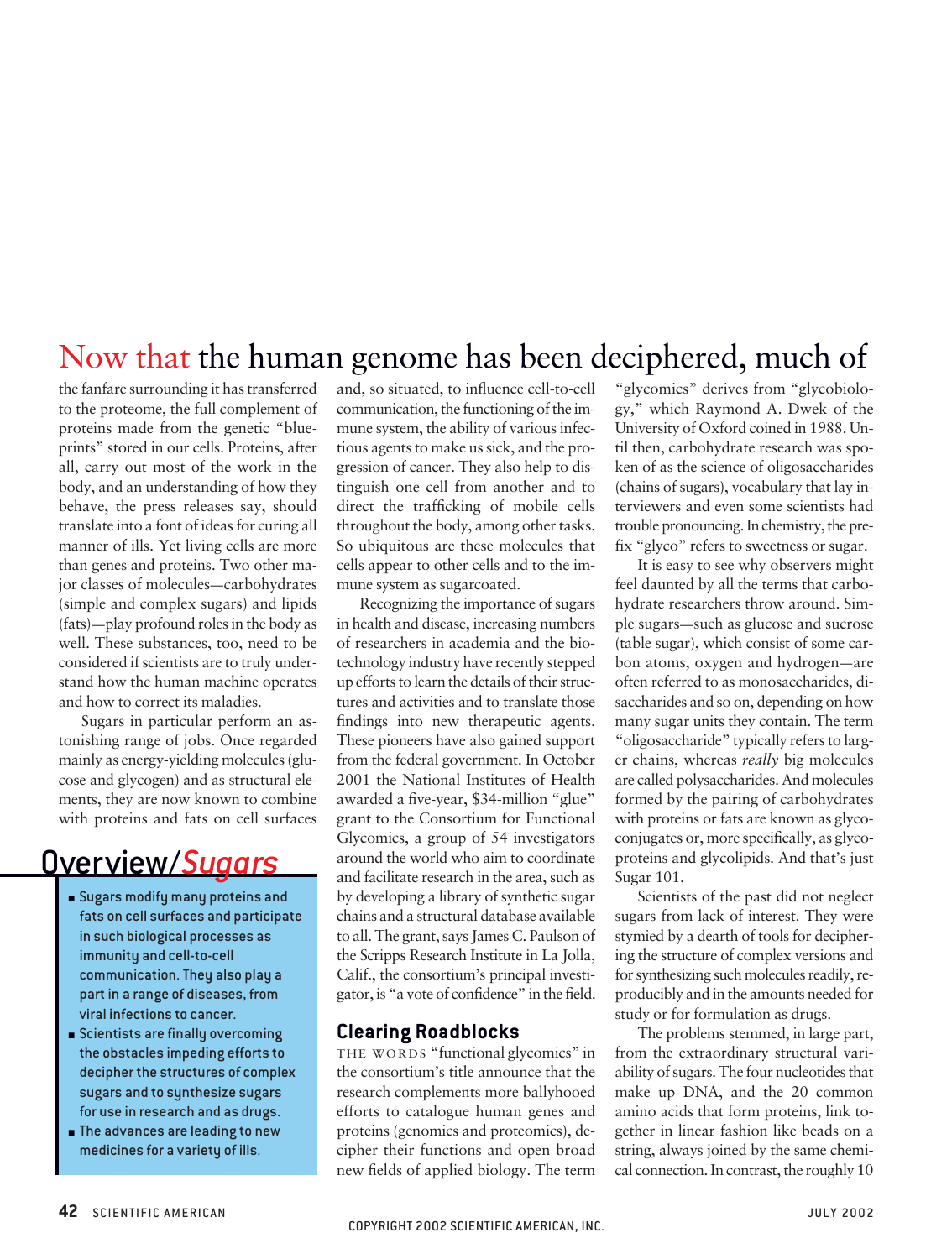# Glyco Drugs at Work

SUGARS DECORATE many proteins and lipids (fats) on the surfaces of cells (*below*). Cells add the sugars through enzymatic reactions carried out in compartments called the endoplasmic reticulum and the Golgi apparatus, and they break down sugared molecules (glycoconjugates) in structures known as lysosomes. The figures at right and bottom depict some of the therapeutic ideas that have emerged from insights into the structure, function and processing of carbohydrates in the body.

# **Protein Cell surface Sugar Lysosome Nucleus Golgi apparatus Endoplasmic reticulum**

#### TREATMENT APPROACHES

#### **Combating Cancer**

Tumor cells often display unusual versions of sugars. One proposed treatment (*below*) would incorporate those sugars in a vaccine. This vaccine would induce the immune system to produce antibodies able to recognize the selected sugars on cancer cells and would thus facilitate the cells' destruction.



#### **Easing Lysosomal Storage Diseases**

Many inherited disorders arise because some enzyme needed to break down sugar-bearing lipids in lysosomes is defective. A drug for Gaucher's disease (*below*) consists of a replacement enzyme that has been modified to display the sugar mannose, which guides the enzyme to macrophages, cells sorely affected by the lack of a functional enzyme.



#### **Interfering with Inflammation**

Inflammation occurs when white blood cells invade tissues (*below, a*). To leave the blood, the cells first bind through a sugar to molecules called selectins on the endothelial cells that line blood vessel walls. Anti-inflammatory drugs under study aim to prevent the white cells from binding to selectins ( *b*).

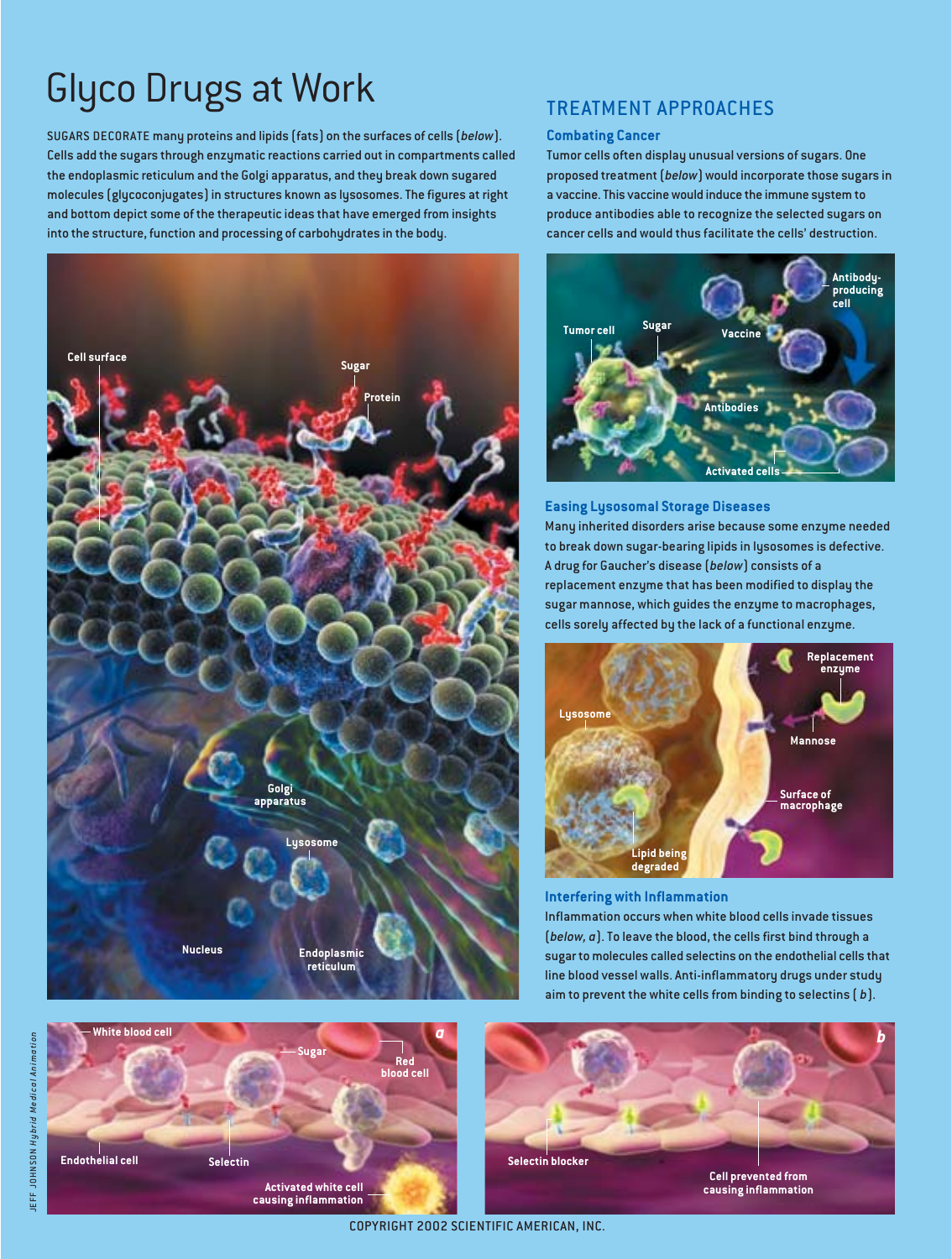# Sugar-Taming Technologies

Technical breakthroughs are laying the groundwork for the development of new drugs that consist of or act on sugars

ADVANCES IN SEQUENCING and data processing have driven some of the most significant breakthroughs in recent biomedical science. Such advances could be especially energizing to the emerging field of glycomics. As drug developers learn more about the structure and function of complex sugars and about how to control their synthesis, they are also uncovering fresh ideas for treating disorders that involve sugars.

Straightforward sequencing of the type common with linear gene or protein sequences, in which subunits are enzymatically lopped off and identified one at a time, is impossible with huge, complex branching sugars, which require every trunk, branch and twig to be tracked. Instead Ram Sasisekharan of the Massachusetts Institute of Technology and his colleagues work simultaneously from the global toward the specific and from the particular to the more general, bracketing an answer in the middle. First they determine a target molecule's size and use a computer algorithm to generate a master list of the vast number of theoretically possible sequences,

specific building blocks efficiently and in the desired orientation. But if scientists do not have such enzymes, they have to find alternative, more laborious ways to construct the structures.

M.I.T.'s Peter H. Seeberger and his co-workers have developed a method of oligosaccharide assembly analogous to an approach devised by R. Bruce Merrifield of the Rockefeller University for protein synthesis. Sugars join at sites where they have an OH (hydroxyl) group. So the scientists begin by anchoring one monosaccharide to a polymer bead and masking all the hydroxyl groups except the one meant to form a link. Then they expose the first sugar to a second, partly masked one and allow the two to interact. Next they unmask a new OH site and repeat the process, adding one new sugar at a time. Most linkages and branches can now be made very reliably, although the process is not yet as simple as the routine automated synthesis of peptides and DNA molecules. The largest sugars produced in Seeberger's laboratory to date are 12 units long and take 16 hours to make. Fortunately, a good number of important

including those of each fork and branch in nonlinear structures. They then rule out many of these possibilities, for example, by running tests that reveal which monosaccharides (oneunit sugars) are present in what relative proportions or by examining the molecule's susceptibility to enzymes that cleave linkages between specific units or at particular branch points.

"Once you have the exhaustive tool kit, it's not that complicated," says Ganesh Venkataraman of M.I.T. Each successive constraint shrinks and refines the originally unwieldy universe of possibilities into something a little more manageable. "You go back to the database, put in the answers and



RAM SASISEKHARAN sits by a sophisticated sugar-sequencing unit. After enzymes chop up a complex sugar, advanced high-pressure liquidchromatography equipment (*on cart*) sorts the resulting fragments, and a mass spectrometer (*right*) characterizes the building blocks in the separated pieces. Computers analyze the results from both procedures to arrive at the full sequence of simple sugars in the complex molecule.

eliminate everything that doesn't satisfy [the constraints]. It's like those puzzles where seven people are at a table, and you have clues about who does or does not sit next to whom and have to figure out the seating arrangement."

The reciprocal problem of constructing sugars has similarly enjoyed significant progress only recently. Proteins are read from a genetic "blueprint" that can be used to generate limitless copies. No blueprint exists for sugars. Different enzymes must operate in series to build complex sugar chains (oligosaccharides). When the needed enzymes are available in nature, they can be used to link

functions of a sugar. Often this effort involves producing animals that have a defective or missing sugar—say, by genetically altering the biological pathways involved in sugar synthesis or by delivering abnormal monosaccharides that inhibit sugar-processing enzymes or disrupt interactions between normal sugars and other kinds of molecules. By observing what goes wrong when a sugar is faulty or missing, researchers obtain clues to the molecule's usual activities.

"Sugars used to be a nuisance, because the technology to understand them wasn't there," Sasisekharan says. Now they are considered an opportunity. —*T.M.*

sugars, including those that help to distinguish one cell surface from another, fall within this range. Longer molecules can be cobbled together from smaller modular units.

An alternative, "one-pot" synthetic method requires more careful advance planning but has simpler execution. A single reaction chamber is filled with all the needed ingredients at once, and a preprogrammed reaction sequence is determined by the degree of reactivity of differently protected sugars. The most reactive form bonds first and the least reactive last, and thus the order of reaction strengths determines the sequence of the final molecule.

Glycomics researchers are also perfecting methods for learning about the various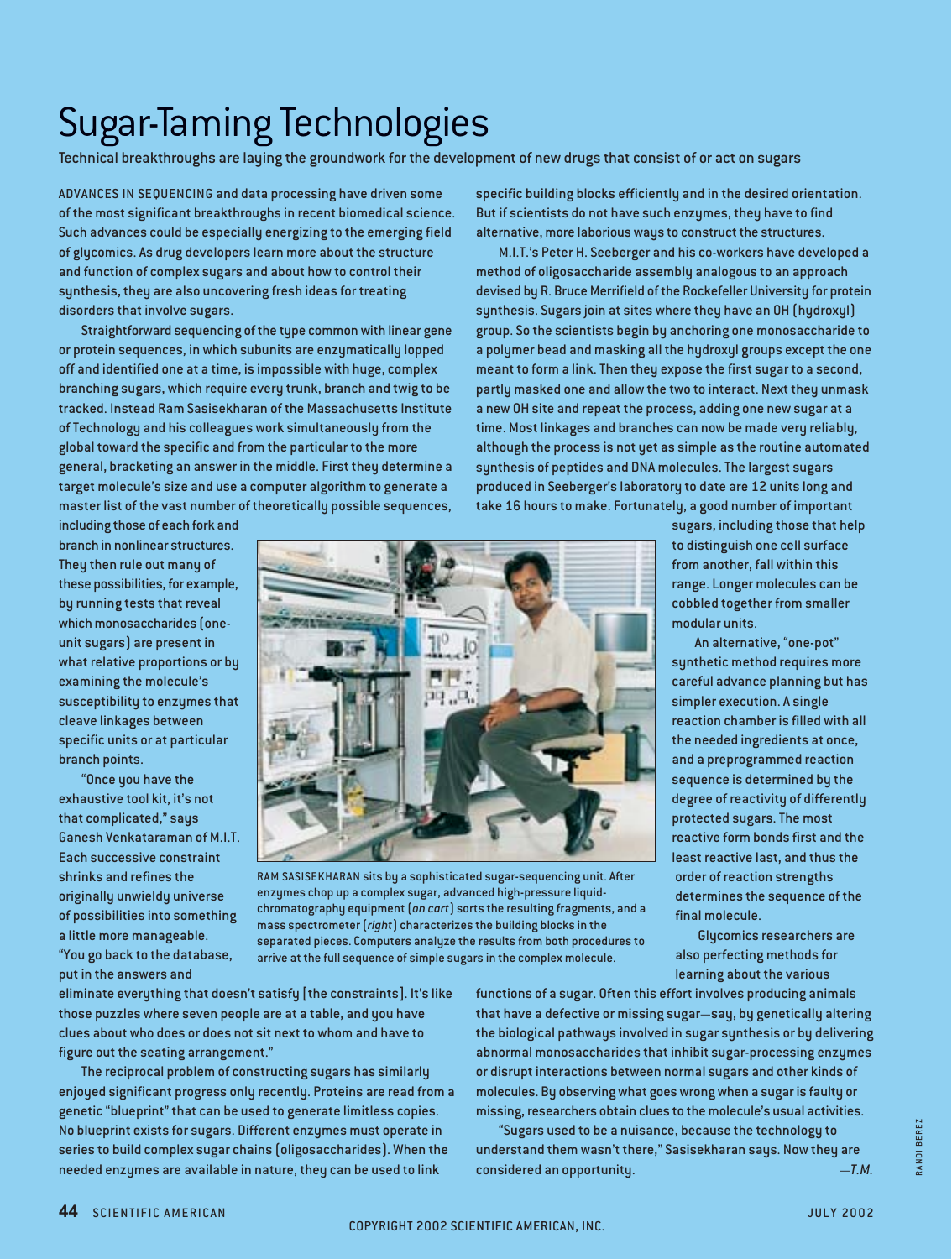(depending on who's counting) simple sugars common in mammalian carbohydrates can join with one another at many different points and can form intricate branching structures. Moreover, two linked units do not always orient in the same way: sometimes a building block will point up relative to the other unit, and sometimes it will point down. The four nucleotides in the DNA "alphabet" can combine to produce 256 different four-unit structures, and the 20 amino acids in proteins can yield about 16,000 four-unit configurations. But the simplest sugars in the body can theoretically assemble into more than 15 million fourcomponent arrangements. Although not all these combinations occur in nature, the possibilities remain overwhelming.

Determining the sequences of the building blocks in complex sugars and producing such sugars remain challenging, but scientists have devised ingenious methods that make these tasks more feasible facturer to manufacturer but from one lot to the next, so that it must be empirically checked on a batch-by-batch basis.

Pharmaceutical makers today sell smaller, low-molecular-weight versions of the heparin molecule that, trimmed of many parts not needed for the drug's activity, produce fewer side effects. But as with the larger molecule, the manufacturers have difficulty making homogeneous batches. In 2000 Ram Sasisekharan and his colleagues at the Massachusetts Institute of Technology applied tools they developed to decipher the sequence of heparin's entire active site, the region responsible for the compound's biological activity. This information is now guiding efforts to synthesize potent low-molecular-weight heparins more reliably and to tailor their pharmacological properties for specific applications.

Enhanced control of sugars should likewise improve the effectiveness of proteins made by recombinant DNA techcoconjugates themselves; other times they might consist of molecules that influence interactions between sugars and other molecules, including interactions with enzymes (biological catalysts) that control the synthesis or breakdown of sugarbearing molecules.

#### **Scotching Infections**

A NUMBER OF investigators are taking aim at infectious diseases, an arena in which sugar-related drugs have already had some dramatic success. A sterling representative is the vaccine that targets *Hemophilus influenzae* type b (Hib). This vaccine has freed much of the world from the sometimes deadly meningitis caused by Hib. By presenting a sugar from the bacterium to the immune system, the vaccine primes the system to destroy the microbe swiftly once it enters the body. An early version consisting of just a sugar chain from Hib proved disappointing. But highly effective glycoconjugate prepa-

# A number of investigators are taking aim at infectious diseases, an arena in which sugar-related drugs have already had some dramatic success.

[*see box on opposite page*]. Progress in glycomics, even more than in genomics, will be driven by advances in molecular sequencing technology and bioinformatics (the cyber-methods that bring order to massive amounts of sequence data).

#### **Better Already**

AT THE SIMPLEST LEVEL, better understanding and control of sugars can improve existing therapies. Heparin, an anticoagulant sugar chain administered to prevent blood clots from forming during surgery, is the most conspicuous example. It is among the top-selling drugs in the world and has been used since the mid-1930s. Yet most commercial preparations, extracted from pig intestinal lining, are a heterogeneous and poorly characterized mix of compounds between 200 and 250 monosaccharide units long. Heparin's potency and potential for unwanted side effects vary not only from manunology. To work effectively, certain therapeutic proteins must have particular sugars attached to them at precise spots. Current technology is not always up to the task. Take the recombinant drug erythropoietin, delivered to stimulate red blood cell production in patients who have anemia or who are undergoing kidney dialysis. For years one company, Amgen, discarded 80 percent of the drug it generated because of inadequate glycosylation, which results in too rapid clearing from the blood. Then the company found a way to add two extra sugars to those normally found on erythropoietin. This newer version, sold as Aranesp, stays in the blood much longer than the original drug and thus requires less frequent dosing.

Beyond improving existing drugs, pharmaceutical developers are studying sugars to develop innovative therapies for a variety of disorders. Sometimes these treatments might consist of sugars or glyrations, in which the sugar is joined to a protein that boosts immune responsiveness, have been available since the late 1980s. Other glycoconjugate vaccines for infectious diseases—including one meant to ward off hard-to-treat *Staphylococcus aureus* infections in certain hospitalized patients—are under study.

Various disease-causing organisms, or pathogens, use carbohydrates to recognize and interact with their preferred host cells, and both existing and proposed drugs enlist sugars or sugar mimics to block such contact. The influenza virus, for example, enters the cells it infects by first docking with a sugar (sialic acid) that protrudes from glycoproteins on the cell surface. Attachment to the sugar essentially turns a key that opens cell "doors," freeing the virus to penetrate cells and to replicate within them. When newly formed viruses then bud from the cell, they can be trapped by the same sugar and must de-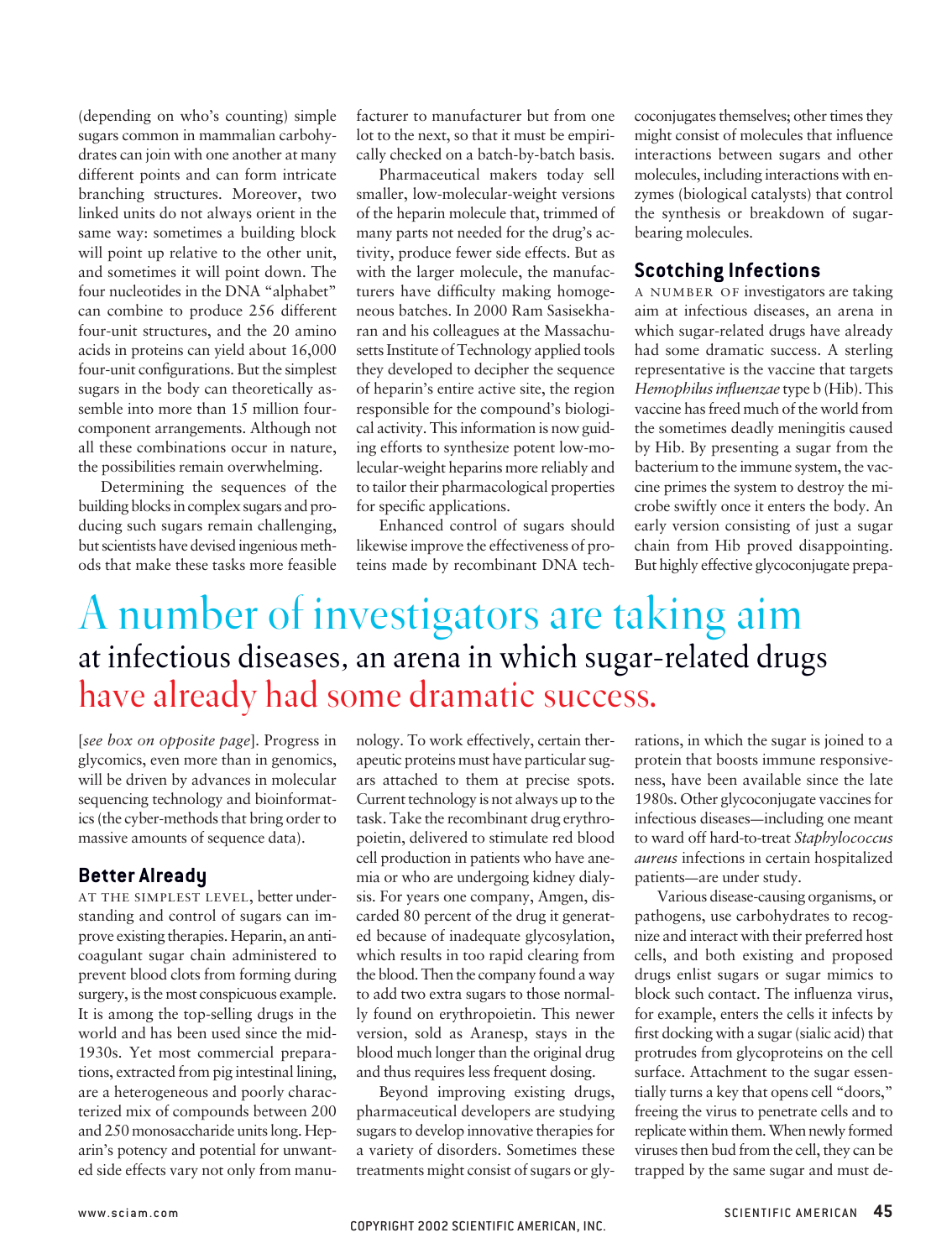ploy an enzyme called neuraminidase to snip the sugar and free themselves. Two marketed drugs, Tamiflu and Relenza, shorten the duration of the flu by binding tightly to the enzyme's active site, thereby preventing it from acting on sialic acid. With the neuraminidase enzyme shackled, the virus has difficulty spreading to and infecting other cells.

In the case of the influenza virus, the drug essentially outcompetes the true sugar, winning access to the enzyme and inhibiting its activity—a phenomenon known as competitive inhibition. Competitive inhibition by synthetic analogues of problem sugars might fight other infectious diseases as well. Notably, the bacterium *Helicobacter pylori,* which causes stomach ulcers and inflammation, gains a foothold in the body by attaching to a sugar on the surface of the cells that line the stomach. And the bacterium *Shigella dysenteriae,* which causes deadly diarrheal epidemics, produces a toxin that binds to a sugar on intestinal cells. Sugar mimics that act as decoys, binding to *H. pylori* or to the *S. dysenteriae* toxin in ways that prevent docking with cells, are showing promise in laboratory tests.

Drug researchers are pursuing a similar strategy against septic shock (an often fatal shutdown of the circulation) caused by gram-negative bacteria. (Bacteria are termed "gram-positive" or "gram-negative" based on their reaction to a particular stain.) Shock sets in when the bacteria die—frequently in response to antibiotic treatment—and release a glycolipid, lipid A, into the bloodstream, eliciting a disastrous inflammatory response. Delivery of a lipid A analogue that cannot incite a strong immune response might reduce or eliminate shock by acting as a decoy to keep immune system cells away from the real lipid A in the body. Investigators have reason to believe that such analogues could also limit bacterial replication and production of lipid A.

Almost all infectious diseases are caused by bacteria, viruses, fungi or parasites. But in some brain disorders, such as Creutzfeldt-Jakob disease (a relative of mad cow disease), misfolded proteins known as prions are thought to be the infectious agents. Research by John Collinge of St. Mary's Hospital in London suggests that the troublesome hardiness of prions has to do with improper glycosylation of

the proteins, which are unusually resistant to enzymatic degradation. Deciphering the precise role of the sugars may lead to ideas for counteracting these mysterious infections.

#### **Restoring Balance**

SUGAR-BASED DRUGS could have a role in fighting an array of noninfectious disorders as well, among them conditions marked by excess inflammation. After wounding or infection, endothelial cells that line blood vessels begin to display large numbers of carbohydrate-binding proteins called selectins. Selectins on endothelial cells bind loosely to a specific carbohydrate called sialyl Lewis x on the surface of circulating white blood cells of the immune system. Like a tennis ball rolling across a strip of Velcro, the white blood cells tumble along the vessel wall and slow down enough to migrate across the wall into injured tissue, where they set about containing the threat. That response is important for preserving health but can cause illness if it becomes chronic or excessive. Substances that interfere with contact between sialyl Lewis x and selectins are now under develop-

## Once and Future Therapies

A SAMPLING of the sugar-related drugs on the market or in development is listed below. Some are glycoconjugates, consisting of sugars paired with peptides (short chains of amino acids), proteins (longer sequences of amino acids) or lipids (fats).

| <b>DRUG</b>                              | <b>DESCRIPTION</b>                                                                                                                                                    | <b>MAKER</b>                                              | <b>STAGE OF CLINICAL TESTING</b>                                                                                        |
|------------------------------------------|-----------------------------------------------------------------------------------------------------------------------------------------------------------------------|-----------------------------------------------------------|-------------------------------------------------------------------------------------------------------------------------|
| <b>CEREZYME</b>                          | Glycolipid-degrading enzyme; compensates for the enzyme                                                                                                               | <b>GENZYME</b>                                            | On the market                                                                                                           |
| (imiglucerase)                           | deficiency responsible for Gaucher's disease                                                                                                                          | Cambridge, Mass.                                          |                                                                                                                         |
| <b>VANCOCIN</b><br>(vancomycin)          | Glycopeptide antibiotic often used against antibiotic-resistant<br>infections; inhibits the production of a sugary component<br>(peptidoglycan) of the bacterial wall | <b>ELILILLY</b><br><b>Indianapolis</b>                    | On the market                                                                                                           |
| <b>VEVESCA</b>                           | Sugar mimic; aims to reduce the synthesis of the glycolipid                                                                                                           | OXFORD GLYCOSCIENCES                                      | U.S. regulators are reviewing data from                                                                                 |
| [06T918]                                 | that accumulates in Gaucher's disease                                                                                                                                 | Abingdon, England                                         | phase III trials (large studies of efficacy)                                                                            |
| <b>GMK VACCINE</b>                       | Vaccine containing the sugar ganglioside GM2; designed to<br>trigger an immune response against cancer cells bearing GM2                                              | PROGENICS PHARMACEUTICALS<br>Tarrytown, N.Y.              | In phase III trials for melanoma                                                                                        |
| <b>STAPHVAX</b>                          | Vaccine containing a bacterial sugar coupled to a protein;<br>meant to prevent hospital-acquired Staphylococcus infections                                            | <b>NABI BIOPHARMACEUTICALS</b><br><b>Boca Raton, Fla.</b> | In phase III trials for patients with<br>kidney disease                                                                 |
| <b>BIMOSIAMOSE</b><br>[TEC1269]          | Sugar mimic; aims to stop selectins (sugar-binding molecules)<br>on blood vessel walls from promoting inflammation                                                    | <b>TEXAS BIOTECHNOLOGY</b><br><b>Houston</b>              | In phase II (relatively small) trials for<br>asthma and psoriasis                                                       |
| GCS-100                                  | Sugar that interferes with the action of a sugar-binding<br>protein on tumors                                                                                         | <b>GLYCOGENESYS</b><br><b>Boston</b>                      | In phase II trials for pancreatic and<br>colorectal cancers                                                             |
| GD0039<br>(swainsonine)                  | Sugar mimic that blocks production of carbohydrates<br>important to cancer's spread in the body (metastasis)                                                          | GLYCODESIGN<br><b>Toronto</b>                             | In phase II trials for kidney cancer                                                                                    |
| <b>PI-88</b>                             | Sugar that inhibits growth factors responsible for angiogenesis<br>[new blood vessel formation] and interferes with an enzyme<br>involved in metastasis               | <b>PROGEN</b><br>Darra, Australia                         | In phase II trials for multiple myeloma<br>(a blood cancer); in phase I/II (safety<br>and efficacy) trials for melanoma |
| <b>UT231B</b>                            | Sugar mimic that hampers the hepatitis C virus from<br>infecting cells                                                                                                | <b>UNITED THERAPEUTICS</b><br>Silver Spring, Md.          | Phase I (safety) trials have been<br>completed                                                                          |
| COPYRIGHT 2002 SCIENTIFIC AMERICAN, INC. |                                                                                                                                                                       |                                                           |                                                                                                                         |